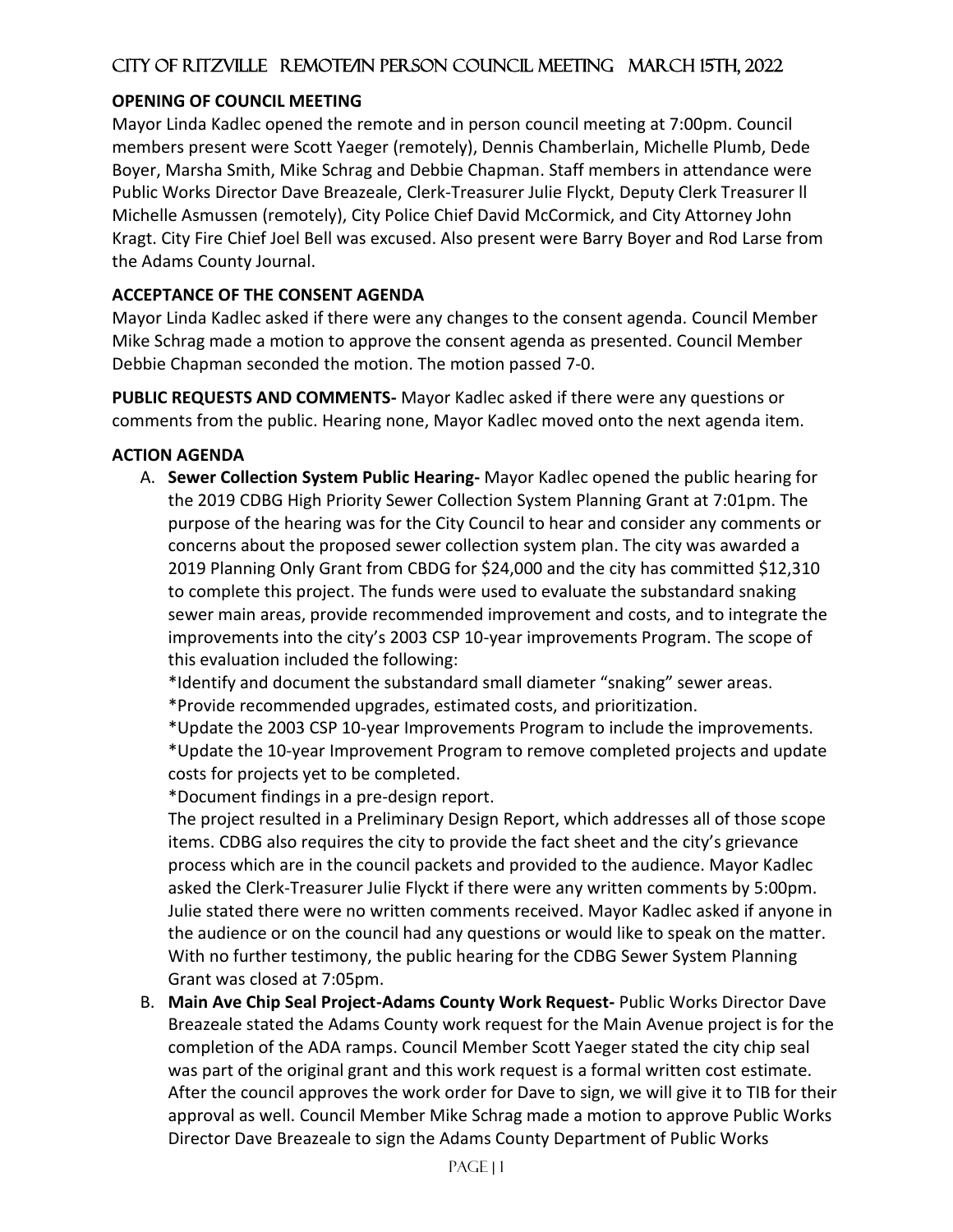Reimbursable Work Request to perform chip seal on Main Ave from Palouse to Jackson St. Council Member Dede Boyer seconded the motion. Motion passed 7-0.

- C. **2 nd Ave Cascade to Pacific Project-Adams County Work Request-** Public Works Director Dave Breazeale stated the 2<sup>nd</sup> Ave Cascade project is like the previous order only this is funded by the city and for 2<sup>nd</sup> Ave between Cascade and Pacific St. The road has had zero attention or maintenance done to it in several years and needs work. The only change from the budget estimate is the cost went up about \$3,500 more than the estimate for last year. Scott stated he believes we budgeted \$16,000 because that was what the cost was last year, but with oil price going up, it affected this cost. Council Member Michelle Plumb made a motion to approve Dave Breazeale to sign the agreement for 2<sup>nd</sup> Ave to preform street resurfacing replacement from Cascade to Pacific. Council Member Debbie Chapman seconded the motion. Motion passed 7-0.
- D. **Criminal Attorney Agreement-** City Attorney John Kragt stated the criminal attorney agreement is virtually the same agreement that the city had with the previous prosecutor Mark Monson. John stated he is hoping Deanna Crull will be a long-term fix, however she is running for judge in Spokane County so if she wins, we may be looking for somebody next year. She has a lot of experience with the public defenders we deal with quite a bit because she is a sitting judge for Airway Heights. Council Member Dede Boyer made a motion to approve the Criminal Attorney Agreement between the City of Ritzville and Deanna K. Crull. Council Member Dennis Chamberlain seconded the motion. Motion passed 7-0.
- E. **Public Works Service Truck-** Public Works Director Dave Breazeale wrote a letter to the council stating the public works department would like to purchase a service truck, preferably to replace the 2003 ¾ ton heavy duty pickup. The request is for a truck not a pickup, as a ton or ton and a half is needed to get the jobs done. Dave is seeing reviewing purchase options and because the prices of those vehicles are going up so high we are going to have to combine last year's budget with this year's budget to buy the truck that is needed. We want to buy a mechanics truck that already has the crane, generator, and air compressor on it. Council Member Dede Boyer made a motion to approve Dave Breazeale to spend up to \$75,000 on a new service truck for the Public Works Department. Council Member Dennis Chamberlain seconded the motion. Motion passed 7-0.

### **DISCUSSION AGENDA**

No discussion agenda items.

#### **CORRESPONDENCE:**

No correspondence.

#### **MAYOR UPDATES:**

Mayor Kadlec stated the new cemetery bathroom looks very nice.

A. **Golf Course Restaurant-** Mayor Kadlec reported the golf course restaurant ad will be advertised in the Moses Lake newspaper and the Spokane newspaper. Clerk-Treasurer Julie Flyckt stated there have been a few inquiries but nothing solid that we can talk about at this point. We hope to bring further information forward in the next few weeks. There will now be an iPad stand with a square payment system at the golf course for payments as the tablet that was used last year was not as compatible with square.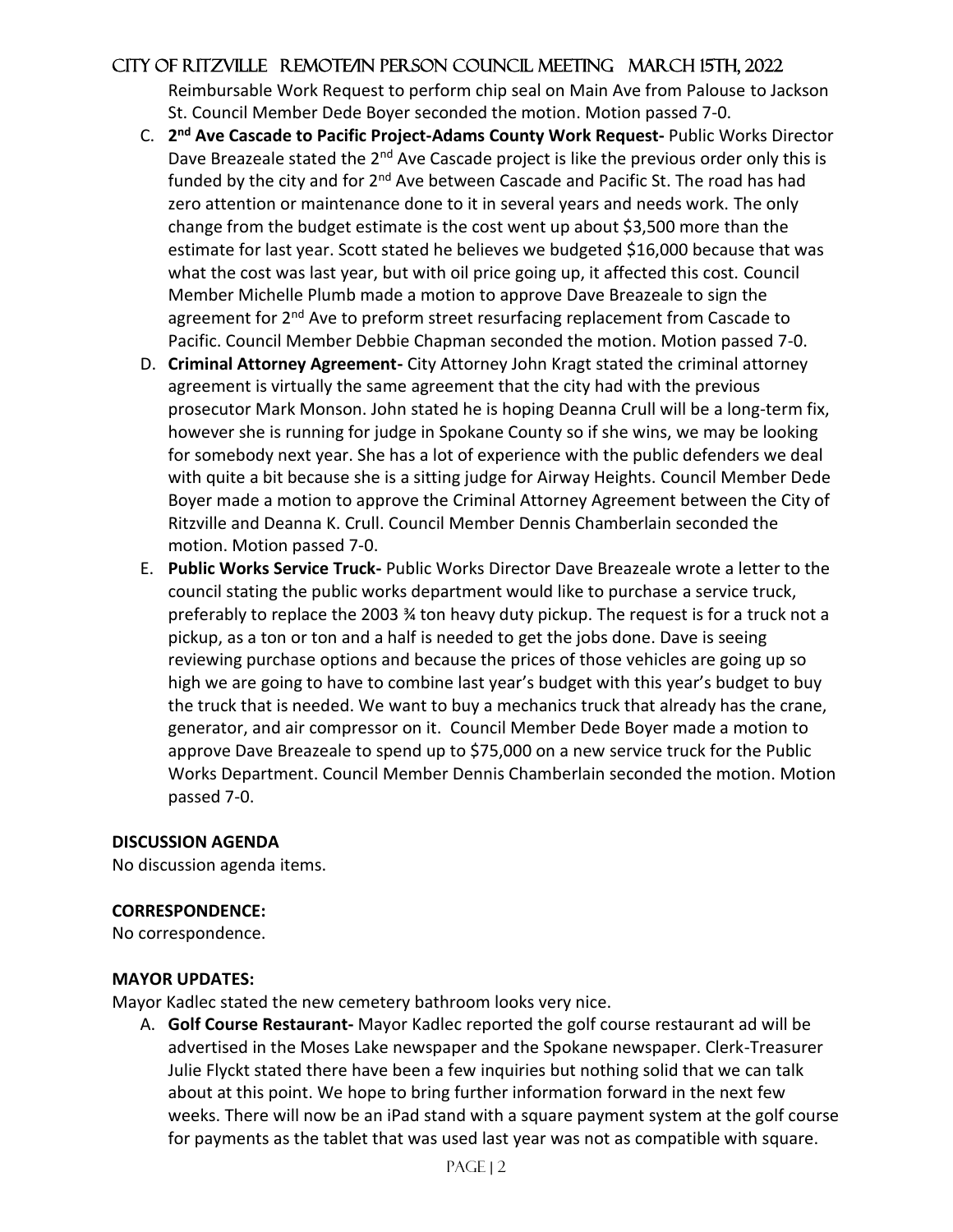As Julie and Eliza were doing inventory, it was discovered the tablet that was at the golf course has a big crack across the screen of the tablet. Dan and the RGA are committed to helping collect the golf fees for now. Clerk-Treasurer Julie Flyckt stated the majority of the transactions at the golf course are with a credit card and she is really pushing to accept credit cards only to eliminate the liability of the handling cash.

- B. **Beautification Projects-Innovia Funding-** Clerk-Treasurer Julie Flyckt stated at the end of every year a report is submitted to Innovia to show the funding expended and the projects that were completed. Included in the report, is a request for 2022 funding. We have recently received funding for the 2022 projects listed except for the First Ave mural project and the Wayfinding sign on Weber Rd, because they need more detailed information.
- C. **Clean Up Week: April 24th -30th -** Mayor Kadlec stated clean up week will be April 24th-30<sup>th</sup> this year and Public Works Director Dave Breazeale will set a pickup date.

#### **DEPARTMENT UPDATES**

- **A. City Attorney-** John Kragt stated he is no longer the city prosecutor, thank goodness. He has been working on a couple things with Julie. The nuisance code is close to being done and with the clean up day coming up he has a hard deadline to get it done.
- **B. Public Works-**Public Works Director Dave Breazeale mentioned the 2000 Dodge was going to surplus as mechanics could not fix it. Since it had not be sold yet, he had one of the crew take a look at fixing it. They spent \$175 and it now runs like a top. The service truck went down for a while, but it is back up and running now. The 2007 F-750 Dump Truck died in the middle of driving it and discovered it is a battery terminal issue. As the crew were working on a sewer line, the whole front end of water truck blew up and we lost the water pump, alternator, and the fan. We are still about 60-75 days out on getting the new pump for the lift station. The old pump is in there right now and it seems to be working ok for now. There was also a water main break on Chelan between 2<sup>nd</sup> and 1<sup>st</sup> Ave.
- **C. Police Department-** Chief Dave McCormick stated the two police officer candidates are going up tomorrow for their final stages of testing. Matt's car was sent over to Bud Clary about a month ago to replace an electrical part. Once it was returned, it ran fine for a few days then it quit again, and it was taken back to Bud Clary. They put a chip reader in the car and when it malfunctions again, Matt has been given instructions on what button to push and how to clear the code so he can continue to drive his car so we can get it back over there. There have been problems with the heating and AC at the police department since it was remodeled about 14 years ago. There are zones in different offices and rooms that are controlled in each area, but the zones don't work right and never have. The diverter doors for the heat & AC are up in the ceiling and they have replaced those, some of them more then once. They run on low voltage and the motor runs all the time. Two weeks ago, Kysar put a new transformer in the old unit to get the heat functioning. To get the AC part of it functioning it will be at least \$2,000 for the compressor. It is an old compressor that uses old refrigerant and is very hard to find, and for 5lbs it is \$1,000. Dave got a hold of the head of the company to come down and give us a bid on replacing the unit.